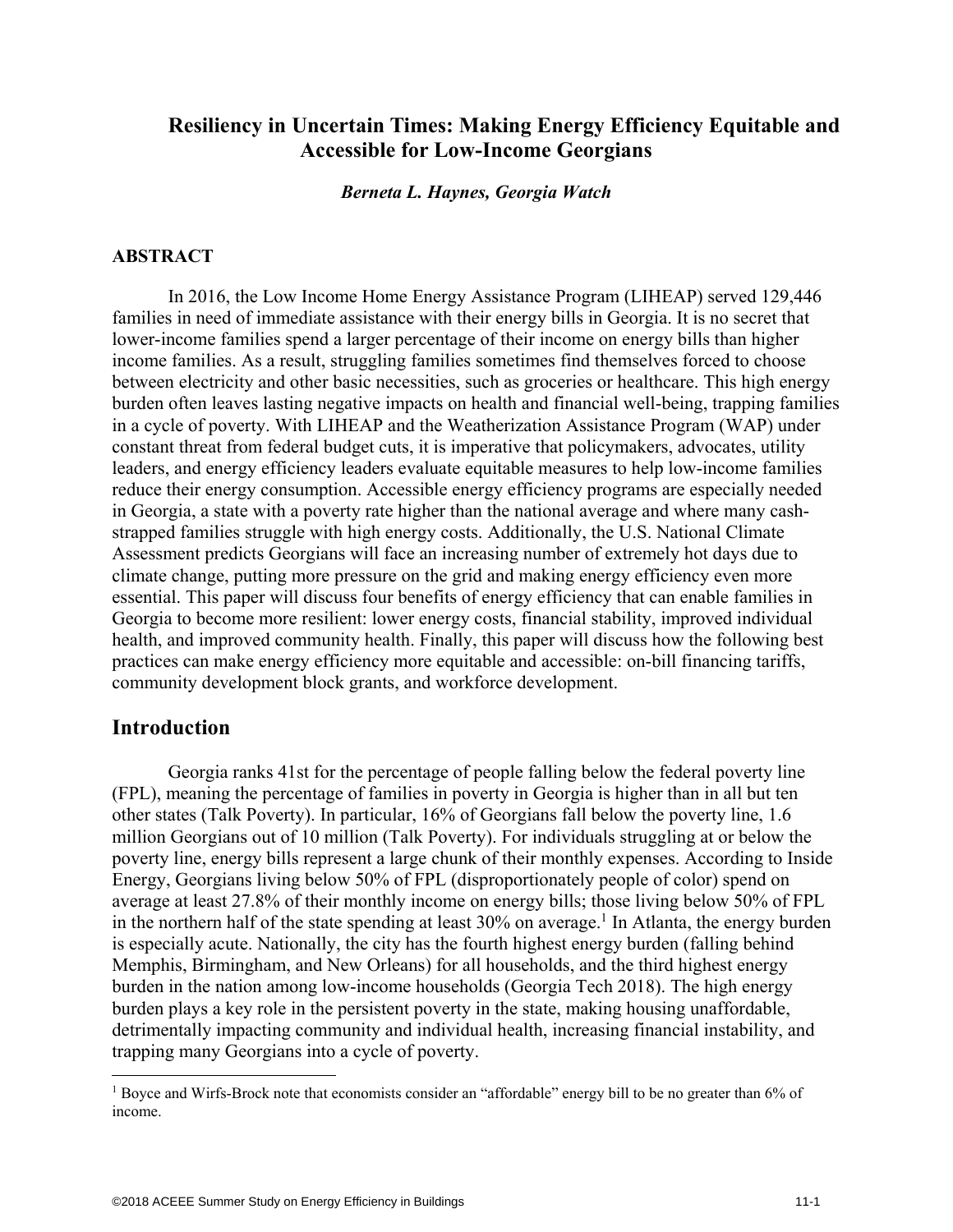Breaking this cycle of poverty requires efforts to reduce the household energy burden for

low-income families. "Energy burden" refers to proportion of income a household or family spends on energy bills for heating, cooling, refrigeration, appliances, and lighting. When energy expenditures are equal, the lower a family's household income, the greater percentage of household income a family spends on energy. This means lower income families experience a higher energy burden than higher income families.<sup>2</sup> Eventually, high energy bills can make housing unaffordable as well as cause families to compromise their health by cutting back on necessary heating and cooling to save money. For example, living in an improperly heated or cooled homes increases cases of asthma, heart disease, and other respiratory conditions (Haby et al. 2016, 200-207). Increases in health problems lead to more emergency room visits and more medical bills, a significant financial burden for already cash-strapped families. Further increasing their financial instability, some families end up seeking predatory short-term loans with high interest rates to pay energy bills and avoid utility disconnections (Drehobl and Ross 2016, 13). In all these ways, high energy burden fuels a cycle of poverty, making families and communities less resilient to economic and climate shocks. By lowering energy usage, energy efficiency can reduce the energy burden of low-income families, providing greater financial stability and improving the health of families and communities in Georgia. See Figure 1.

However, energy efficiency programs remain out of reach or nonexistent for many low-income families in the state. Energy efficiency retrofits are expensive, and low-income homeowners often lack the creditworthiness to obtain financing to pay for the upfront costs. Additionally, energy efficiency programs that are limited to homeowners often lock out lowincome consumers who rent and live in multi-family buildings. Given the current poverty crisis in Georgia, it is crucial that utility leaders, consumer advocates, and clean

# **ENERGY EQUITY IN GEORGIA**

## **High energy bills** exacerbate the financial<br>instability of struggling<br>families, making<br>housing unaffordable.

n

16% of Georgians fall below the federal<br>poverty line, 1.6 million<br>Georgians out of 10<br>million (Talk Poverty).

## A POVERTY CRISIS IN GEORGIA

Georgia ranks near the top for:

- · number of people in poverty,
- · high energy burden,
- . number of people without health insurance,
- unemployment, and
- · lack of affordable housing

## **ENERGY EFFICIENCY BENEFITS**



Figure 1. Source: Talk Poverty

energy experts work together to develop utility programs that bring energy efficiency within the reach of low-income families. In our increasingly uncertain times, advancing equitable and

 $\overline{\phantom{a}}$ 

<sup>&</sup>lt;sup>2</sup> "According to the U.S. Department of Health and Human Services' most recent report to Congress (2014, with 2009 data), the average LIHEAP recipient home energy burden was 16.4 percent. In comparison, the average home energy burden for all households and non-low income households (those with income greater than the LIHEAP income requirements) were 7.2 percent and 3.6 percent respectively." See David Honig and Joe Gibbons.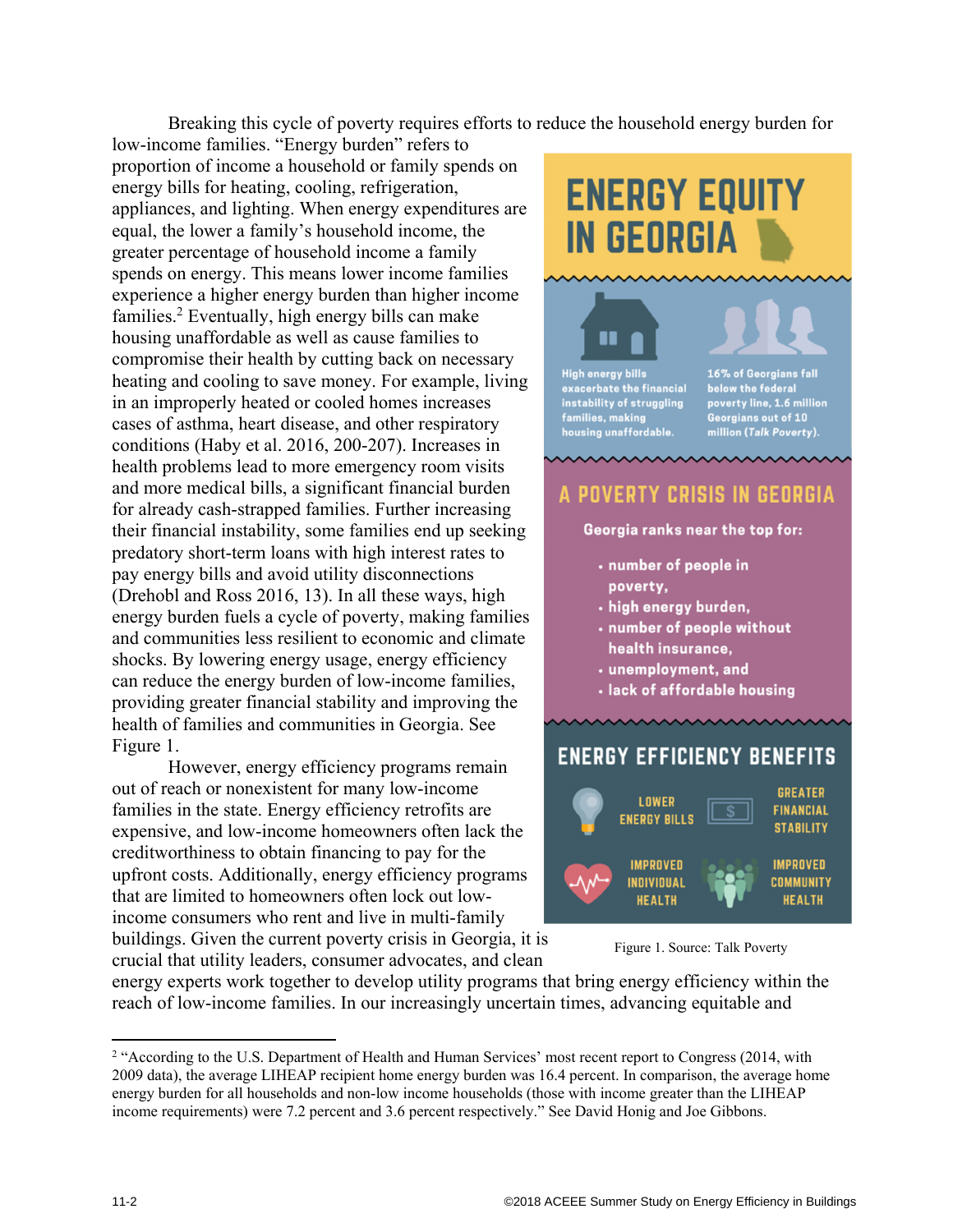accessible energy efficiency programs means helping families and communities become more stable, healthier, and resilient.

## **Increasing Resiliency Through Energy Efficiency: Benefits of Energy Efficiency**

#### *Lower Energy Bills and Greater Financial Stability*

Because low-income families are less likely to have energy-efficient appliances and more likely to live in older, less efficient homes, they often experience burdensomely high energy bills (Berelson 2014). Older, inefficient homes often lack proper insulation and have numerous leaks and drafts, all of which contribute to increased energy usage to meet basic needs. Making matters worse, federal energy assistance programs, like LIHEAP and WAP, are increasingly underfunded and unable to meet the needs of low-income families struggling with high energy bills (Norton et al. 2017). As a result, low-income families often face service disconnection due to inability to keep up with their energy costs. Families who are renting may even find themselves facing eviction when they are unable to pay an energy bill. This leads some families to seek out risky financial alternatives to pay their bills. For example, struggling families in Georgia are more likely than families in all but nine other states to take out short term loans, such as title pawn loans, to make ends meet.<sup>3</sup> The high interest rates on these short-term loans make them difficult to repay and can send families into a financial tailspin. In the most basic sense, increasing the energy efficiency of the home can enable families to use less energy to meet their needs, thereby lowering their energy bills and reducing their reliance upon risky financial alternatives.

Energy efficiency takes many forms, from using energy-efficient products such as LED light bulbs, unplugging electronic devices when not in use, and sealing up air leaks, to more expensive measures like repairing leaky ducts as well as insulating attics and crawlspaces. All of these measures reduce the amount of energy needed to power a home, whether for powering appliances or for heating and cooling a home. For example, LED light bulbs use at least 75% less energy and last 25 times longer than incandescent lighting (DOE). Because LED bulbs emit very little heat, they use less energy than traditional incandescent bulbs that release 90% of their energy as heat (DOE). Cooler LED bulbs not only require less energy for lighting but also help keep homes cooler in the summer, requiring air conditioners to work less and, therefore, resulting in lower summer energy bills. By lowering monthly energy bills and freeing up more disposable income, energy efficiency helps protect the financial well-being of low-income families, reduces their reliance on cash-strapped energy assistance programs like LIHEAP and WAP, and decreases their risk of eviction (Haynes, Trachtenberg, and Robinson 2018, 3-4).

#### *Improved Individual and Community Health*

 $\overline{a}$ 

Energy efficiency benefits individual health by easing financial instability and improving the overall living conditions of the home. Extreme financial instability often triggers anxiety and depression among low-income families.<sup>4</sup> The threat of utility service disconnections due to non-

 $3$  Talk Poverty noted that in 2017, 10.4% of Georgians used short-term, high interest loans.<br><sup>4</sup> "The experience of energy insecurity triggered mental health disorders such as anxiety and

<sup>&</sup>lt;sup>4</sup> "The experience of energy insecurity triggered mental health disorders such as anxiety and depression. The constant threat of service interruptions due to non-payment fueled parental fear and stigma. Parents felt judged by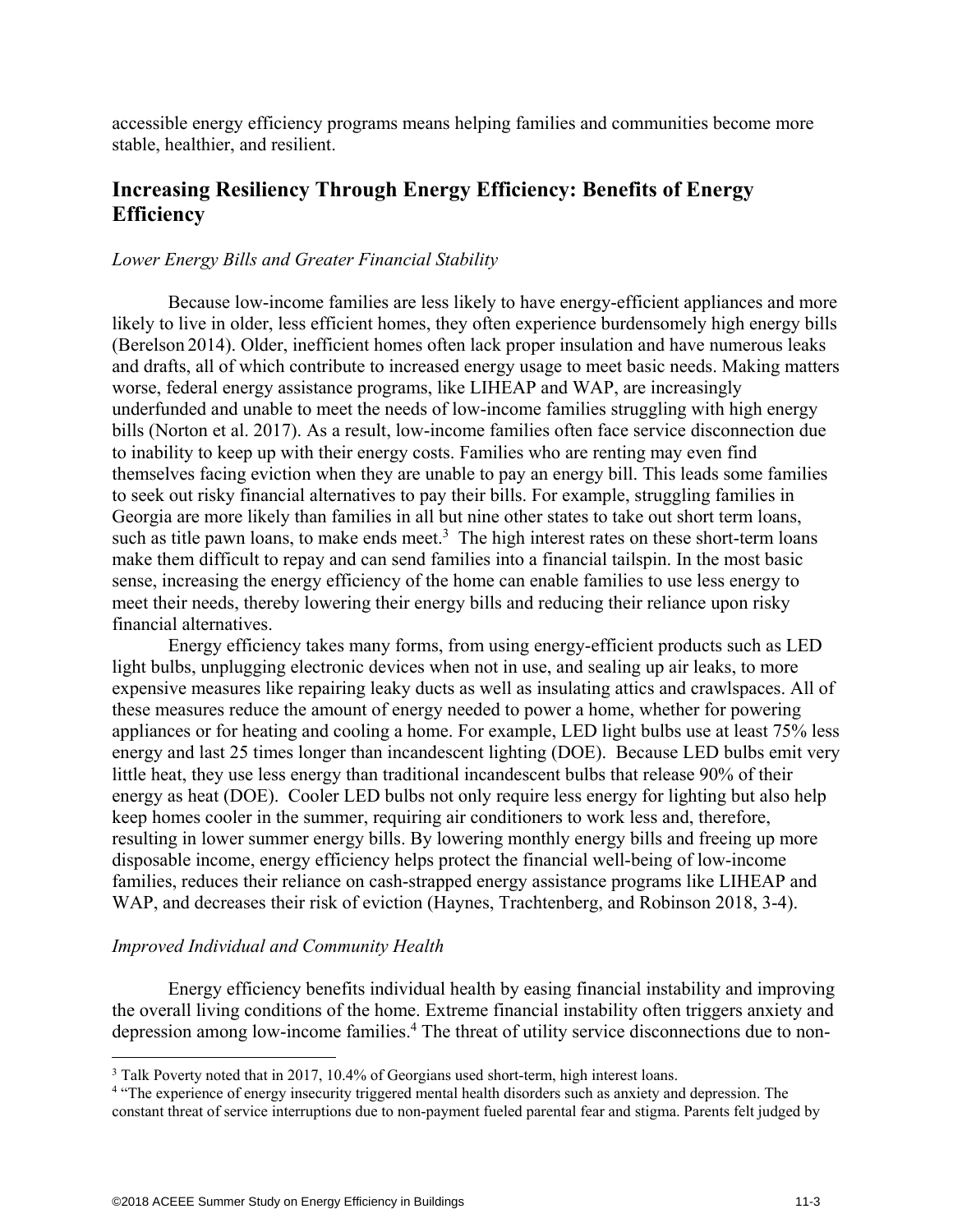payment leaves parents fearing removal of their children by child protective services (Hernandez 2016). All of this produces chronic stress, putting individuals at greater risk of physical illness (Hernandez, Phillips, and Siegel 2016, 916). Cutting back on necessary heating and cooling to save money further worsens existing respiratory conditions like asthma, leading to more emergency room visits. Temperature fluctuations present a particular danger to small children, elderly, and individuals suffering from diabetes and cardiovascular diseases (Balbus, Crimmins, and Gamble 2016, 25-42). Lack of proper ventilation in energy inefficient homes results in poor indoor air quality due to the buildup of pollutants like mold and carbon monoxide, which adversely impacts respiratory health and can trigger asthma attacks (Norton et al. 2017, 36). The confluence of these factors related to inefficient housing can create a perfect storm of health problems. Meanwhile, families living in energy-efficient homes show lower incidences of asthma symptoms, allergic reactions, and respiratory illnesses.<sup>5</sup> In energy efficient homes, families are better able to manage their energy needs and, as a result, experience lower incidences of anxiety and depression related to financial stress.

Beyond individual health, energy efficiency helps improve air quality and community health. Low-income communities disproportionately tend to be located near polluting power generation facilities like coal plants. In particular, African-Americans are more likely to live within 30 miles of a coal-fired power plant, which produce harmful particulate matter that can cause or worsen respiratory problems (Haynes, Trachtenberg, and Robinson 2018, 5). Lowering home energy usage through energy efficiency enables low-income families to reduce their reliance on polluting power generation facilities and improving the overall air quality communities. But the community health improvements do not stop at air quality. Energy efficiency also spurs local job growth and opportunities, providing exciting economic opportunities for low-income communities, which frequently higher unemployment rates than higher income communities (Yellen 2017).

Demand for energy efficiency jobs are projected to grow in the coming decade, and most of these jobs are and will be local.<sup>6</sup> Insulation work, for instance, has a projected employment growth rate of 5 percent from 2016 to 2026 with median annual salaries ranging from \$35,660 to \$45,430 in 2016 (BLS 2014).<sup>7</sup> Local hiring and job training programs, similar to what ComEd has implemented in Chicago, can help tackle the unemployment issues in low-income communities and ensure that these communities have access the job opportunities in the energy efficiency sector (ComEd 2017). Through ComEd's grant of \$3 million to four organizations in Illinois under the state's Future Energy Jobs Act, the company hopes to create a pipeline of solar training programs (ComEd 2017). This pipeline is particularly important for members of lowincome communities who have difficulty penetrating the growing solar job market. As the Act notes, the solar pipeline training effort will focus on vulnerable individuals, "individuals who are

persistent surveillance on the part of child protective services and feared losing parenting privileges." See Diana Hernandez.

<sup>&</sup>lt;sup>5</sup> Norton et al. explain that sealing up leaks and cracks to prevent energy loss or moisture intrusion also cuts down on pests like cockroaches and reduces incidences of asthma attacks, allergy symptoms, etc. related to pest exposure. See Norton et al., at 60 and 65.

<sup>&</sup>lt;sup>6</sup> "The majority of workers who spend at least a percentage of their time working on energy efficiency are employed by small companies with 25 or fewer employees and they exist in every city and town across America. Keeping the jobs local has multiplier effects because the less we spend on our energy bills, the more money can be spent on other things, creating even more jobs across the local economy." See Sheryl Carter. 7

<sup>&</sup>lt;sup>7</sup>Almost half of all energy efficiency jobs are held by individuals with a high school diploma or less, and average wages are well above the national median. See ACEEE's *Fact Sheet: Energy Efficiency and Economic Opportunity*.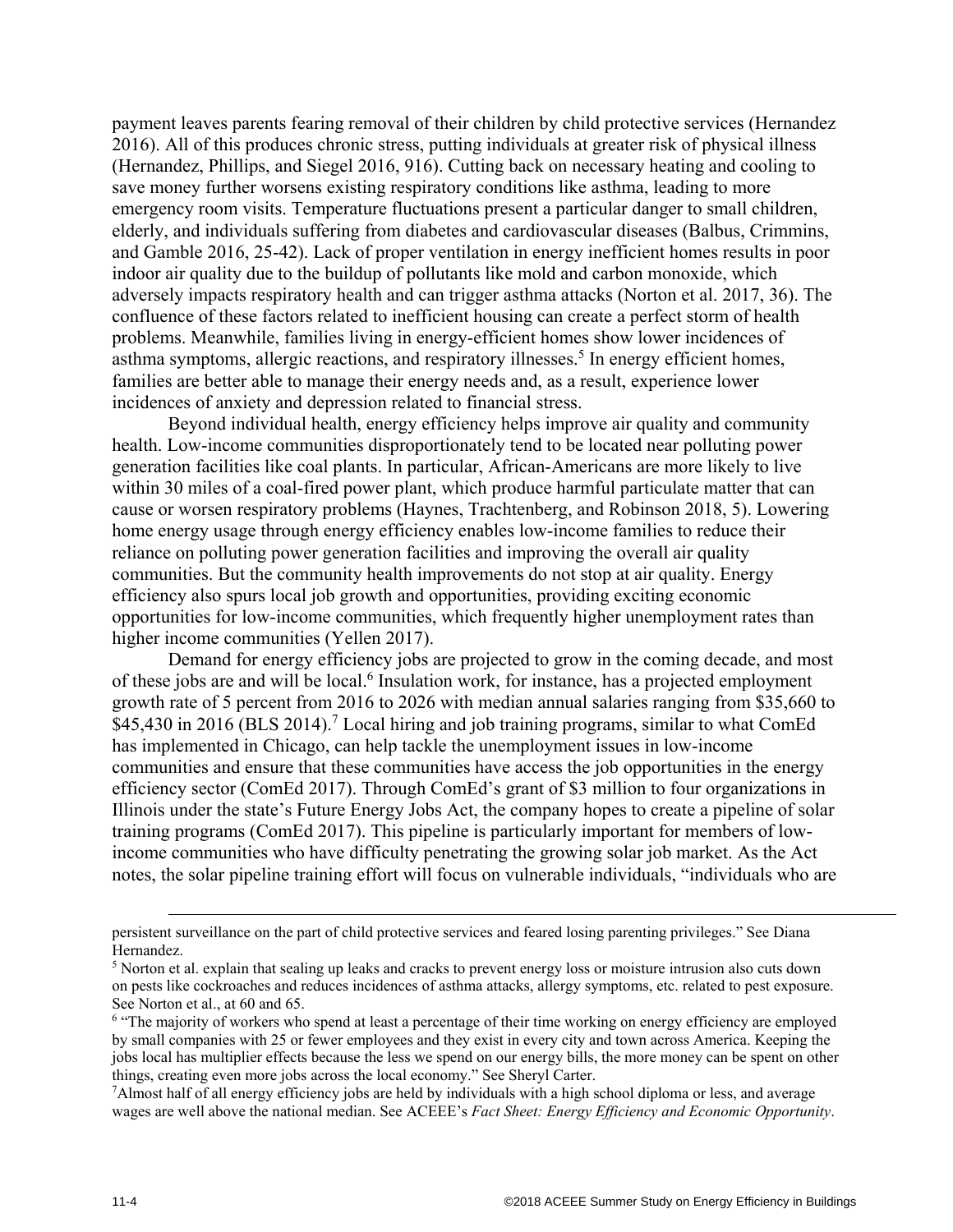from economically disadvantaged and environmental justice communities, alumni of the Illinois foster care system and Returning Citizens" (ComEd 2017). Advancing energy equity requires a focus on not only reducing energy burden but also ensuring that disadvantaged and low-income communities have access to the clean energy and energy efficiency jobs sector.

#### **Making Energy Efficiency More Equitable and Accessible**

While energy efficiency products like LED light bulbs are now an inexpensive (with purchase prices now at roughly \$2 per standard 60-watt equivalent LED bulbs), costlier, more effective weatherization measures like duct sealing and attic insulation can run upwards of \$1000. This locks many low-income families who lack capital or creditworthiness to finance such expenses out of energy efficiency opportunities. Utility energy efficiency programs often provide generous rebates, such as Georgia Power's Home Energy Improvement Program, but rebate programs still require customers to pay the upfront costs. Implementing inclusive financing models and focusing on improving energy-burdened communities, based on the following recommendations (see Figure 2), can help ensure that energy efficiency programs reach low-income families and communities:

- On-bill financing. Design and implement an on-bill financing option, based on the Pay As You Save model, to eliminate high upfront costs that prevent low-income families from making energy efficiency upgrades;
- Community development block grants. Use CDBGs to broaden energy efficiency access to entire neighborhoods where families are struggling with energy bills in inefficient homes; and
- Jobs and workforce development. Increase access to the energy efficiency job sector by integrating workforce development into energy efficiency programs for low-income communities.

#### *On-Bill Financing*

Small utilities and electric municipal cooperatives have begun implementing Pay As You Save (PAYS), a novel on-bill tariff model that broadens access to low-income families who otherwise would not be able to pay for energy efficiency measures. On-bill refers to programs that enable customers to finance energy efficiency improvements at no upfront cost. Customers pay for the efficiency measures over extended terms on their monthly utility bills, and the savings from efficiency improvements typically exceed the monthly cost, allowing customers to save both energy and money at the offset. Utilities can determine a customer's eligibility for an on-bill program by looking at the customer's bill payment history instead of a full credit report. As a result, on-bill programs allow customers with lower credit scores to access financing for energy efficiency measures that can drastically reduce their bills. Tariff-based on-bill programs such as PAYS tie the utility's cost recovery for the measures to the home's meter rather than to the property owner, enabling renters as well as homeowners to access energy efficiency measures (ACEEE). Participants in these programs can expect to see significant energy savings due to energy efficiency improvements, thus lowering customers' bills and reducing the risk of utility disconnections for nonpayment.

The PAYS model has seen a rise in popularity in the last few years (Clean Energy Works). Small utilities like Roanoke Electric Cooperative in Virginia and Ouachita Electric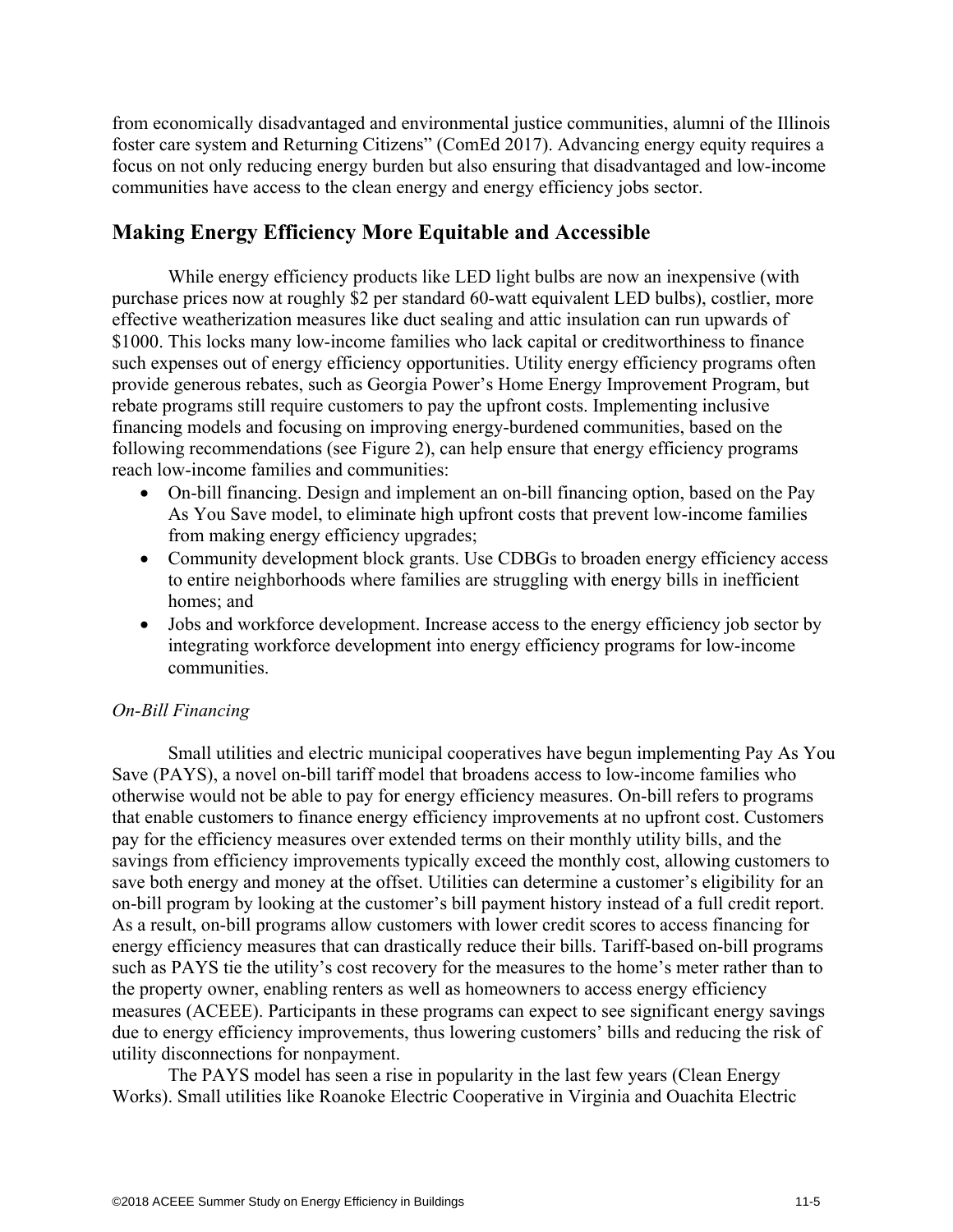Cooperative in Arkansas have launched their own programs and become successful case studies throughout the southeast. In 2016, Ouachita completed energy efficiency projects for 91 singlefamily customers, and 50 multi-family customers, with duct sealing as the most common upgrade (OEC 2017). As of now, no large investor-owned utility in the southeast has established a PAYS program, but these small utility programs show that there is demand and need for the model. In a heavily rural state like Georgia, which has 42 electrical municipal cooperatives, the example from a heavily rural state like Arkansas serves as useful model for broad implementation. Oauchita Electric Cooperative provides a particularly useful example for Georgia because its membership and service territory resemble that of many co-op memberships and territories in Georgia: rural, many residents are low-income, a number of customers rent, and many live in homes over 40 years old (Harvell 2017). Implementing a similar program at Georgia electric cooperatives could go a long way toward lifting the energy burden for struggling families around the state.

#### *Using CDBGs to Improve Energy-Burdened Communities*

Community development block grants (CDBG) could further broaden access to entire neighborhoods where families are struggling with energy bills in inefficient homes. These funds enable grantees to address issues affecting an entire neighborhood rather than just home-byhome. The U.S. Department of Housing and Development distributes CDBG funds to state and local governments according to their population size, poverty level, and key housing factors. States and local governments must use the funds to help communities address housing affordability and economic opportunity, among other community development issues. Home energy inefficiency is a housing issue that, when left unaddressed, decreases housing affordability. As such, cities often use CDBGs to weatherize homes and install energy efficiency retrofits to preserve affordable housing (Ross 2014). Generally, grantees spend around a quarter of their CDBG funding on housing, particularly on rehabilitating owner-occupied homes as well as homes occupied by renters (Ross 2014). Using CDBGs in conjunction the federal HOME Grant,<sup>8</sup> cities can create robust, targeted programs to reduce the energy burden in low-income communities (HUD).

#### *Increasing Access to Energy Efficiency and Clean Energy Jobs*

In addition to reducing the energy burden, increasing access to the energy efficiency job sector should be part of any strategy to address energy equity and resiliency in low-income communities. To this effect, CDBGs can be used to fund workforce development programs for communities (Ross 2014). Advocates and cities seeking to reduce energy burden should consider how to align CDBG funds with efforts to integrate job creation, workforce development, and economic opportunity into energy efficiency projects. Another simple way to integrate economic opportunity into energy efficiency projects involves requiring utility-based energy efficiency programs to hire local, small contractors to complete energy efficiency audits and retrofits. Georgia Power employs this approach, hiring local contractors to complete most of the energy

 $\overline{a}$ 

<sup>&</sup>lt;sup>8</sup> "The HOME Investment Partnerships Program (HOME) provides formula grants to States and localities that communities use - often in partnership with local nonprofit groups - to fund a wide range of activities including building, buying, and/or rehabilitating affordable housing for rent or homeownership or providing direct rental assistance to low-income people." *See United States Department of Housing and Urban Development (HUD).*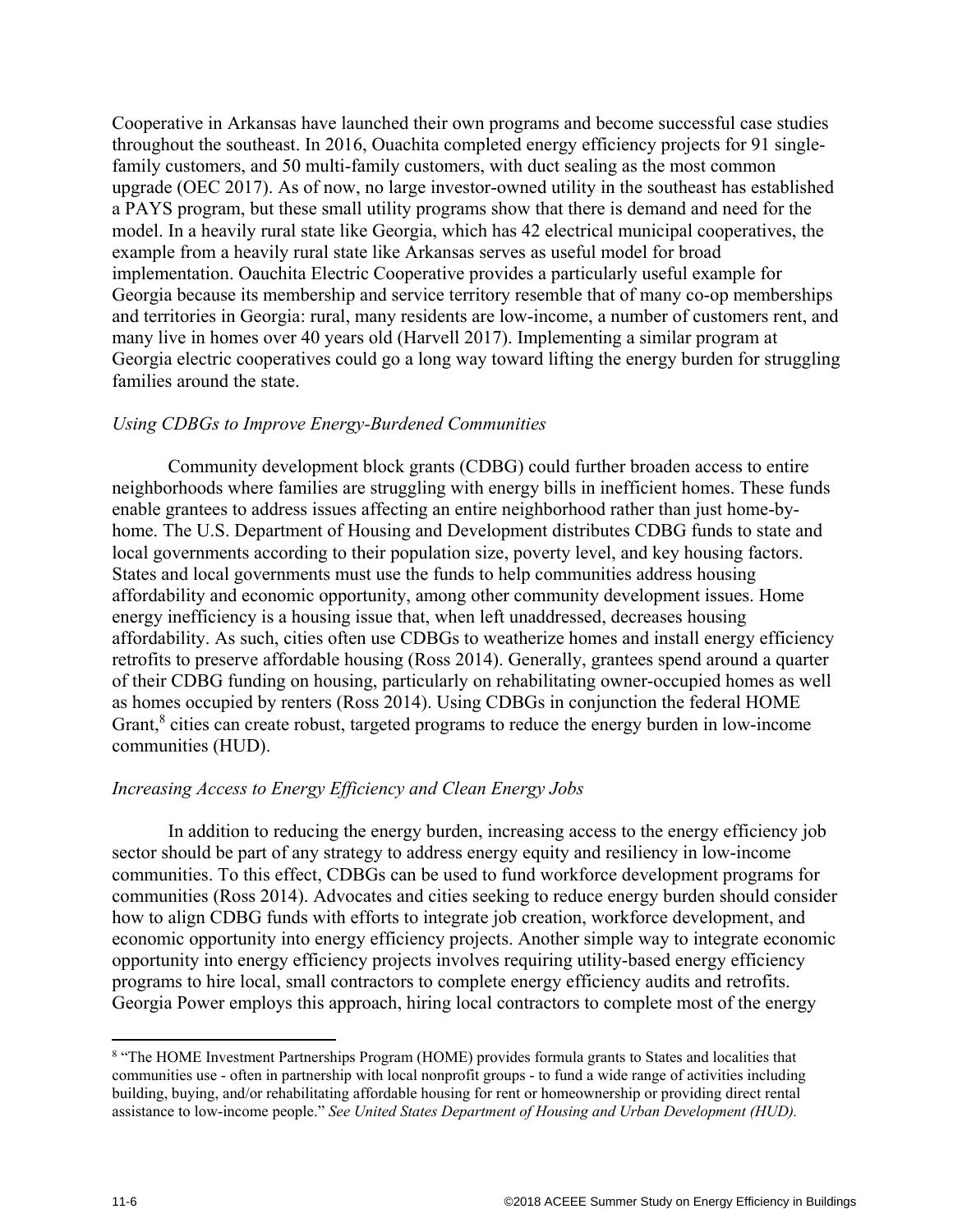efficiency retrofits for participants of their low-income and general energy efficiency programs. Building upon this strategy, energy efficiency program managers should consider partnering with local contractors to create a localized jobs pipeline that targets low-income communities and communities of color being served by the programs. The pipeline could involve working with local community colleges, which are tuition-free in Atlanta, to create courses and certifications required for basic energy efficiency work and paid on-the-job training with a specified local contractor upon completion of the coursework.

## **POLICY RECOMMENDATIONS**

. On-bill financing. Design and implement an on-bill financing option, based on the Pay As You Save model, to eliminate high upfront costs that prevent low-income families from making energy efficiency upgrades and installing rooftop solar;

. Community development block grants. Use CDBGs to further broaden energy efficiency access to entire neighborhoods where families are struggling with energy bills in inefficient homes; and

. Jobs and workforce development. Increase access to the energy efficiency job sector by integrating workforce development into energy efficiency programs for low-income communities.

Figure 2

## **Energy Equity And Access For All**

Addressing the high energy burden in low-income communities requires an understanding of the myriad ways high energy bills trap whole families into poverty. Effective and equitable solutions to the energy burden in low-income communities center on ensuring the fair distribution of the benefits and burdens of the ways we consume energy. In other words, equitable energy efficiency solutions should help reduce mounting energy costs so that families do not have choose between groceries and the light bill, help make homes and communities healthier, and increase access to the energy efficiency jobs sector for members of these communities. When families do not have to worry about whether they will be able to keep the lights on, they are more resilient and able to handle shocks. When communities have access to economic opportunities, they are more resilient and able to handle shocks. Resiliency requires a focus on equity and access, which means reducing the barriers that block struggling families from tapping into energy efficiency.

### **References**

ACEEE. "Fact Sheet: Energy Efficiency and Economic Opportunity." Accessed March. https://aceee.org/files/pdf/fact-sheet/ee-economic-opportunity.pdf.

ACEEE. "On-Bill Energy Efficiency." Accessed March. https://aceee.org/sector/state-policy/toolkit/on-bill-financing.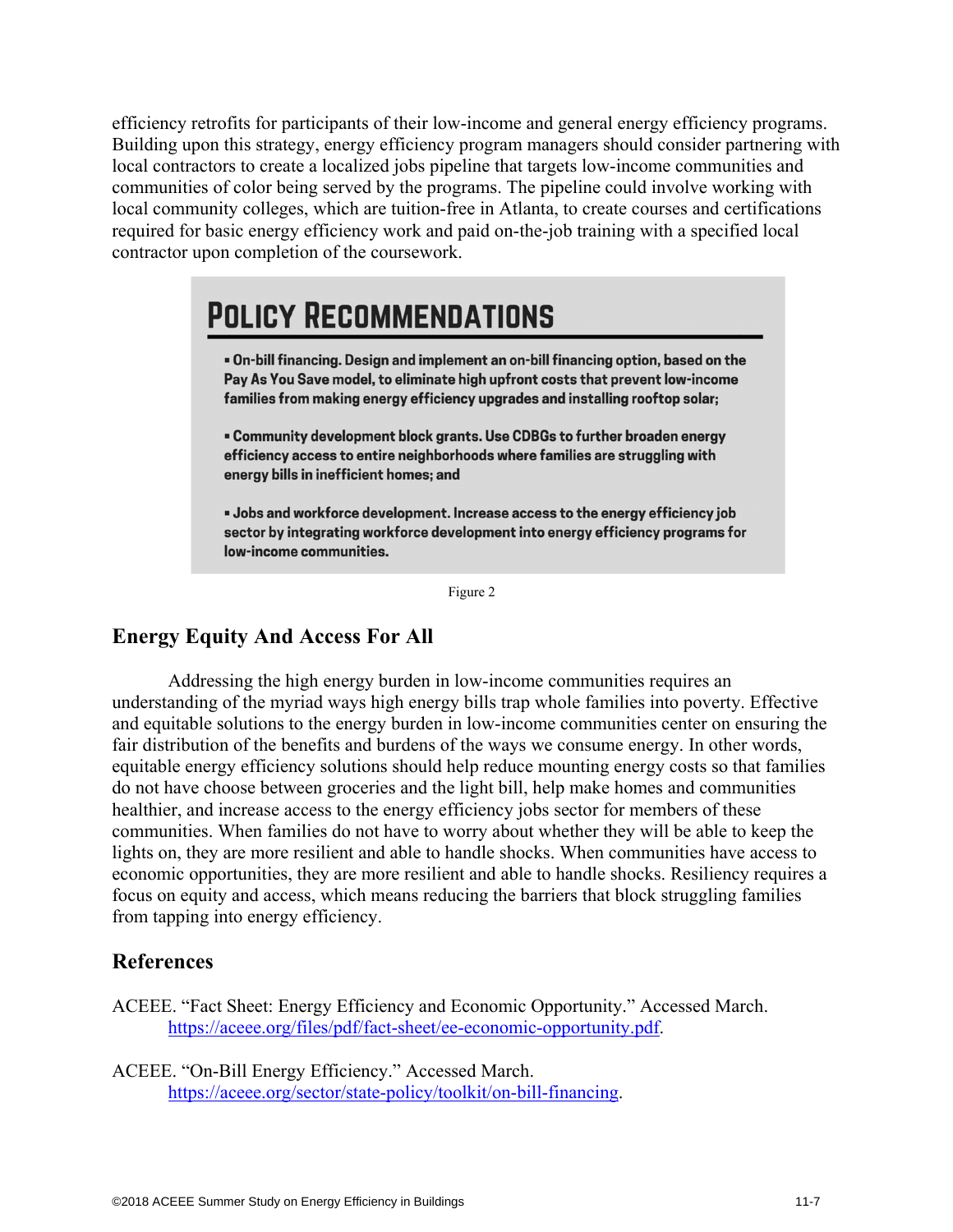- Balbus, J., Crimmins, A., and J. Gamble. 2016. "Introduction: Climate Change and Human Health." U.S. Global Change Research Program. https://health2016.globalchange.gov/downloads#climate-change-and-human-health.
- Berelson, S. 2014. *Myths of Low Income Energy Programs: Implication for Outreach*. ACEEE Summer Study of Energy Efficiency in Buildings. http://aceee.org/files/proceedings/2014/data/papers/7-287.pdf.
- Boyce, D., and J. Wirfs-Brock. 2016. "High Utility Costs Force Hard Decisions For The Poor." *Inside Energy*, May 8. http://insideenergy.org/2016/05/08/high-utility-costs-force-harddecisions-for-the-poor/
- Bureau of Labor Statistics (BLS). 2014. "Occupational Outlook Handbook: Insulation Workers." https://www.bls.gov/ooh/Construction-and-Extraction/Insulation-workers.htm.
- Carter, S. 2016. "Energy Efficiency Jobs: Nearly 1.9 Million and Growing." *Natural Resources Defense Council*, December 12. https://www.nrdc.org/experts/sheryl-carter/energyefficiency-jobs-nearly-19-million-and-growing.
- Clean Energy Works. "Pay As You Save® (PAYS®) harnesses a proven utility investment model to offer virtually all consumers cost-effective energy building upgrades." Accessed March. http://cleanenergyworks.org/blog/pays-financing/.
- Climate Action Champions (CAC). 2015. *Resilience and Equity*. United States Department of Energy, July 9. https://www.energy.gov/sites/prod/files/2015/07/f25/Combined%20CAC%20Equity%20 webinar 0.pdf.
- ComEd. 2017. "ComEd Announces Recipients of \$3 Million Solar Job Training Grants. December 7. https://www.comed.com/News/Pages/NewsReleases/2017\_12\_07.aspx.
- Drehobl, A., and L. Ross. 2016. *Lifting the High Energy Burden in America's Largest Cities: How Energy Efficiency Can Improve Low Income and Underserved Communities*. ACEEE and Energy Efficiency for All.
- Georgia Division of Family Services (DFCS). "Low Income Home Energy Assistance Program." Accessed March. https://dfcs.georgia.gov/low-income-home-energy-assistance-programliheap.
- Georgia Tech. 2018. *Understanding Energy Burden and its Potential Solutions.* https://cepl.gatech.edu/sites/default/files/attachments/EPICenter%20EE%20Phase%201% 20Final.pdf.

Haby, M., Chapman, E., Clark, R., and L. Galvao. 2016. "Energy interventions that facilitate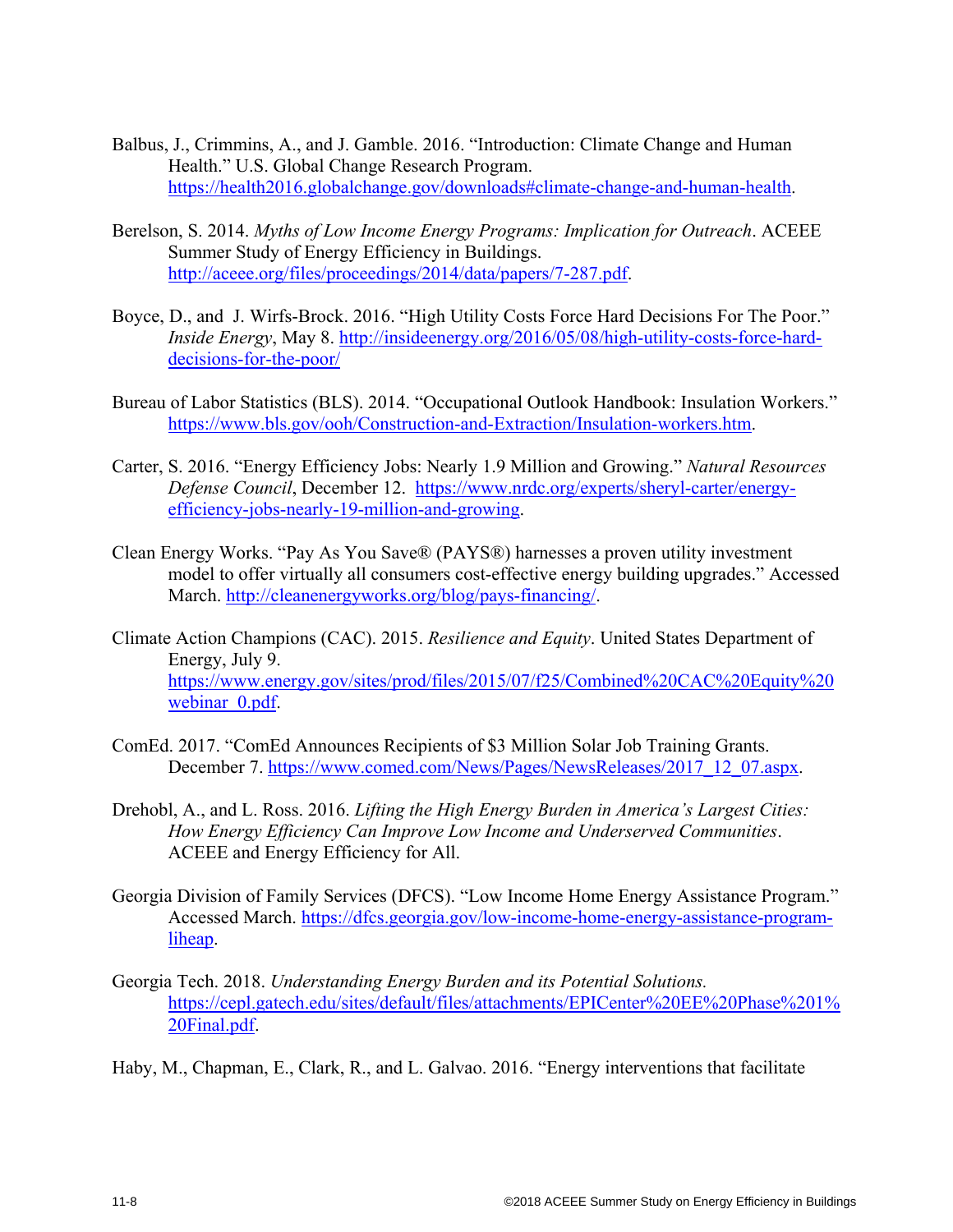sustainable development and impact health: an overview of systematic reviews." *Revista Panamericana de Salud Publica* 39(4): 200-207

- Harvell, E. 2017. "How an Arkansas Electric Co-Op Tripled Efficiency Program Participation." *The Environmental Finance Blog.* http://efc.web.unc.edu/2017/08/15/arkansas-electricco-op-tripled-efficiency-program-participation/.
- Haynes, B., Trachtenberg, A., and D. Robinson*.* 2018. *Keeping the Lights On: Energy Efficiency and Community Solar for All Georgians*. Energy Efficiency for All-Georgia (2018). http://www.georgiawatch.org/wp-content/uploads/2017/11/Keeping-the-Lights-On 2017 final.pdf.
- Hernandez, D. 2016. "High Utility Bills Trigger Anxiety and Depression in Low-Income Households." *Columbia University Mailman School of Public Health*, September 7. https://www.mailman.columbia.edu/public-health-now/news/high-utility-bills-triggeranxiety-and-depression-low-income-households.
- Hernandez, D., Phillips, D., and E. Siegel. 2016. "Exploring the Housing and Household Energy Pathways to Stress: A Mixed Methods Study." *International Journal of Environmental Research and Public Health* 13 (9): 916.
- Honig, D., and J. Gibbons. *LIHEAP: Impact on Communities of Color*. Energy Equity Alliance. Accessed March. http://energyequityalliance.org/wp-content/uploads/2015/03/LIHEAP-Impact-on-Communities-of-Color.pdf.
- Institute for Sustainable Communities (ISC). 2015. "What is Community Resilience, and Why Does It Matter?" http://www.iscvt.org/what-is-community-resilience-and-why-does-itmatter/.
- Norton, R., Brown, B., Lee, C., Malomo-Paris, K., and J. Lewis. 2017. *Achieving Health and Social Equity through Housing: Understanding the Impact of Non Energy Benefits in the United States.* Green & Healthy Homes Initiative. http://www.greenandhealthyhomes.org/sites/default/files/AchievingHealth&SocialEquity final-lo 0.pdf.
- Ouachita Electric Cooperative (OEC). 2017. "Opening Opportunities with Inclusive Financing for Energy Efficiency: Report on the first year of the HELP PAYS® Program at Ouachita Electric." https://www.oecc.com/pdfs/HELP\_PAYS\_Report\_2016-Ouachita\_Electric\_20170612V1.pdf.

Push Green. "About." Accessed March. http://www.pushgreenwny.org/about.

Roanoke Electric Cooperative. "Upgrade to \$ave." Accessed March. http://www.roanokeelectric.com/UpgradeToSave